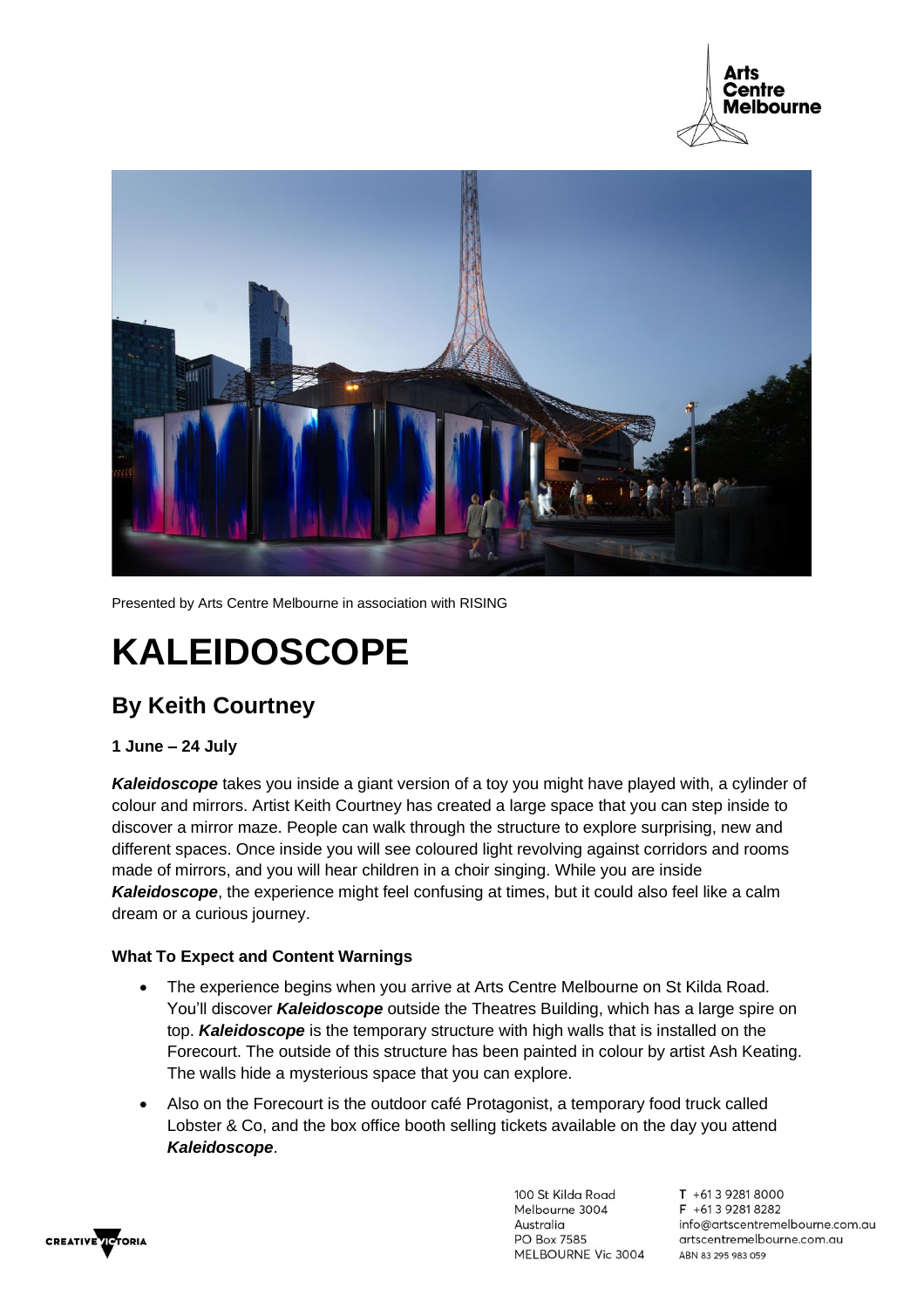

- Staff members wearing black uniforms and coloured lanyards, called ushers, will be able to help you with directions, enter the *Kaleidoscope* space, and answer any questions you have about the event or Arts Centre Melbourne, such as where to find the accessible toilets on Level 6 of the Theatres Building.
- There is one entrance to *Kaleidoscope*, and one exit. To get inside, you can push a big, black door. To get back out, you can push a big, mirrored door, but it will be hard to find. If you need to take a break, you are welcome to leave and return to the space when you are ready – trained staff are available to help as needed.
- Visitors are invited to journey through the *Kaleidoscope* structure, which is open to the air without an actual ceiling, so you can see the sky.
- Inside *Kaleidoscope*, you'll find walls made of mirrors, forming many pathways. It becomes a maze, where every turn you take leads to a new room or corridor. It's best to take your time to explore without rushing or running.
- Different coloured lights will reflect and revolve in patterns through the mirrors, forming an optical illusion that tricks the eye, making you wonder what is real and what is not. Sometimes the entire space is emptied of colour and lit up with white. There is no strobe lighting, and no fast, flashing light changes.
- While you are in *Kaleidoscope*, the music of children singing in a choir fills the air. The pitch of the voices can be high, and the volume can get loud, so you might want to wear headphones or ear plugs.
- The journey through this maze can be strange and confusing, so you might feel trapped, lost, or dizzy. If you need help finding your way out, remember you can ask the ushers for directions.

#### **Important To Note**

The experience of *Kaleidoscope* can change with the weather and time of day. When it is sunny, the mirrors can reflect a strong light, so you might want to wear sunglasses. When it is wet and rainy, it is still safe to move through the space, just be careful. At night the coloured lights are more visible, and it can be more difficult to find your way through the maze.

### **Low Sensory Session**

For anyone who would benefit from a more relaxed environment, a Low Sensory Session will take place on Saturday, 2 July, from 11:00am to 12:00pm.

This session will have minor changes to the experience such as lowering the soundscape volume, and ear plugs will be available upon request. There will be more ushers available to help visitors, and fewer visitors moving through the space than at other times. During the session you can stay for a short time or for as long as 30 minutes.



100 St Kilda Road Melbourne 3004 Australia **PO Box 7585** MELBOURNE Vic 3004

T +61 3 9281 8000 F +613 9281 8282 info@artscentremelbourne.com.au artscentremelbourne.com.au ABN 83 295 983 059